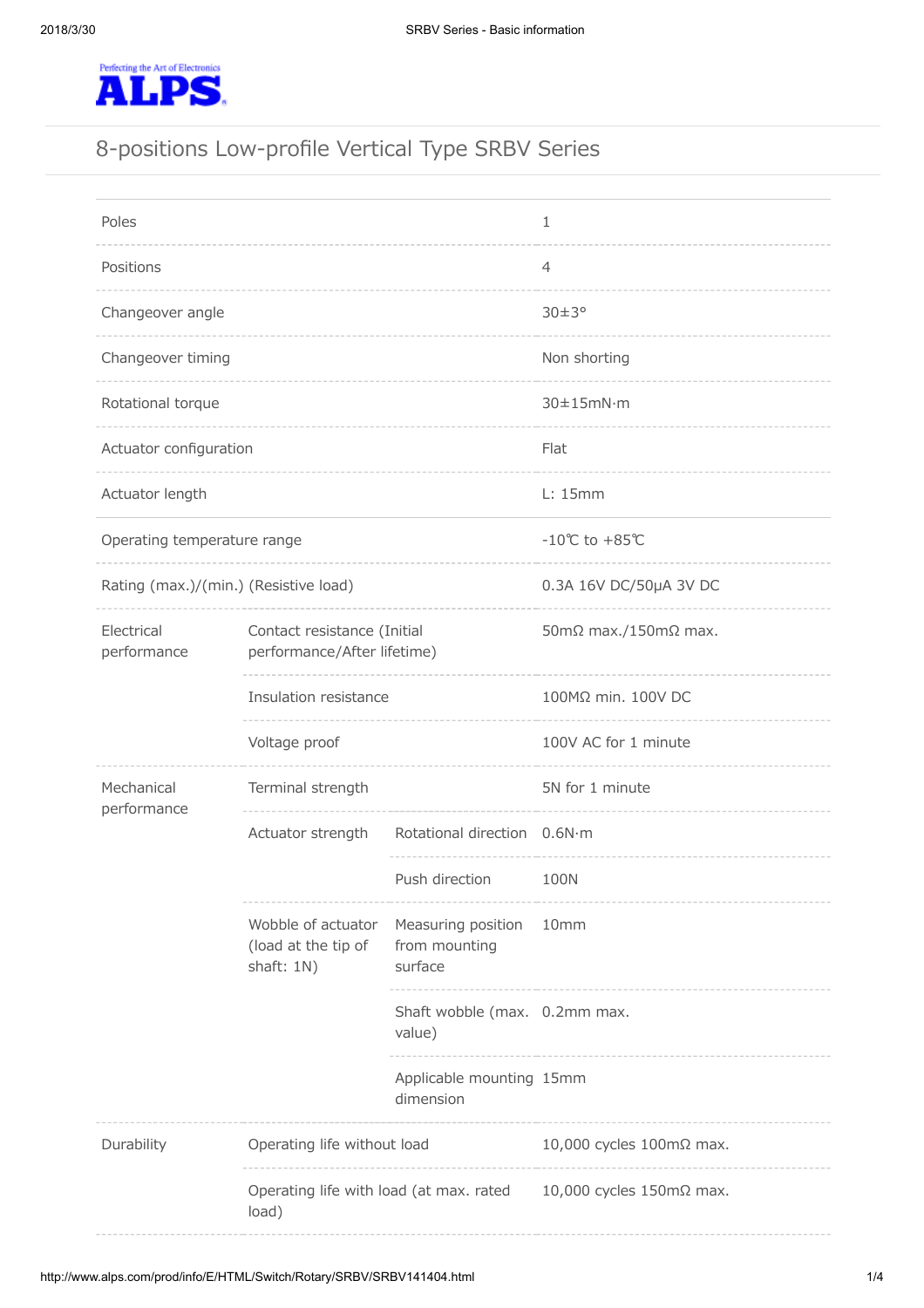2018/3/30 SRBV Series - Basic information

| Environmental<br>performance | Cold      |        | $-20\pm2\degree$ C for 96h |
|------------------------------|-----------|--------|----------------------------|
|                              | Dry heat  |        | $85\pm2\degree$ C for 96h  |
|                              | Damp heat |        | 40±2℃, 90 to 95%RH for 96h |
| Minimum order unit (pcs.)    |           | Japan  | 165                        |
|                              |           | Export | 330                        |

### Dimensions



Mounting Hole Dimensions



Viewed from direction A in the dimensions.

## Operation Part Details (a)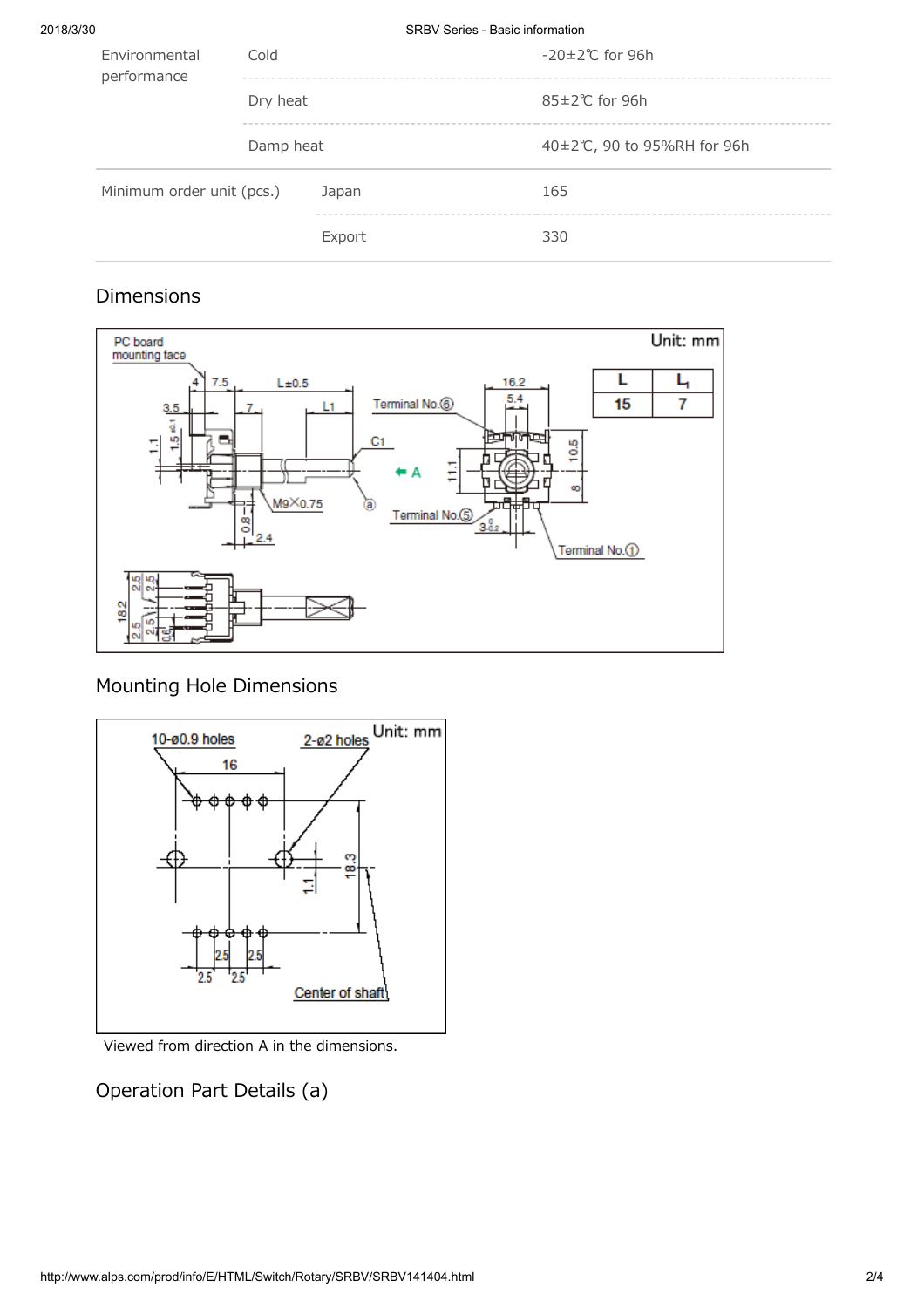

Circuit Diagram and Dummy Terminals



## Packing Specifications

Bulk

Number of packages (pcs.) 1 case / Japan 165 1 case / export packing 330 Export package measurements (mm) 400×270×185

## Attached Parts